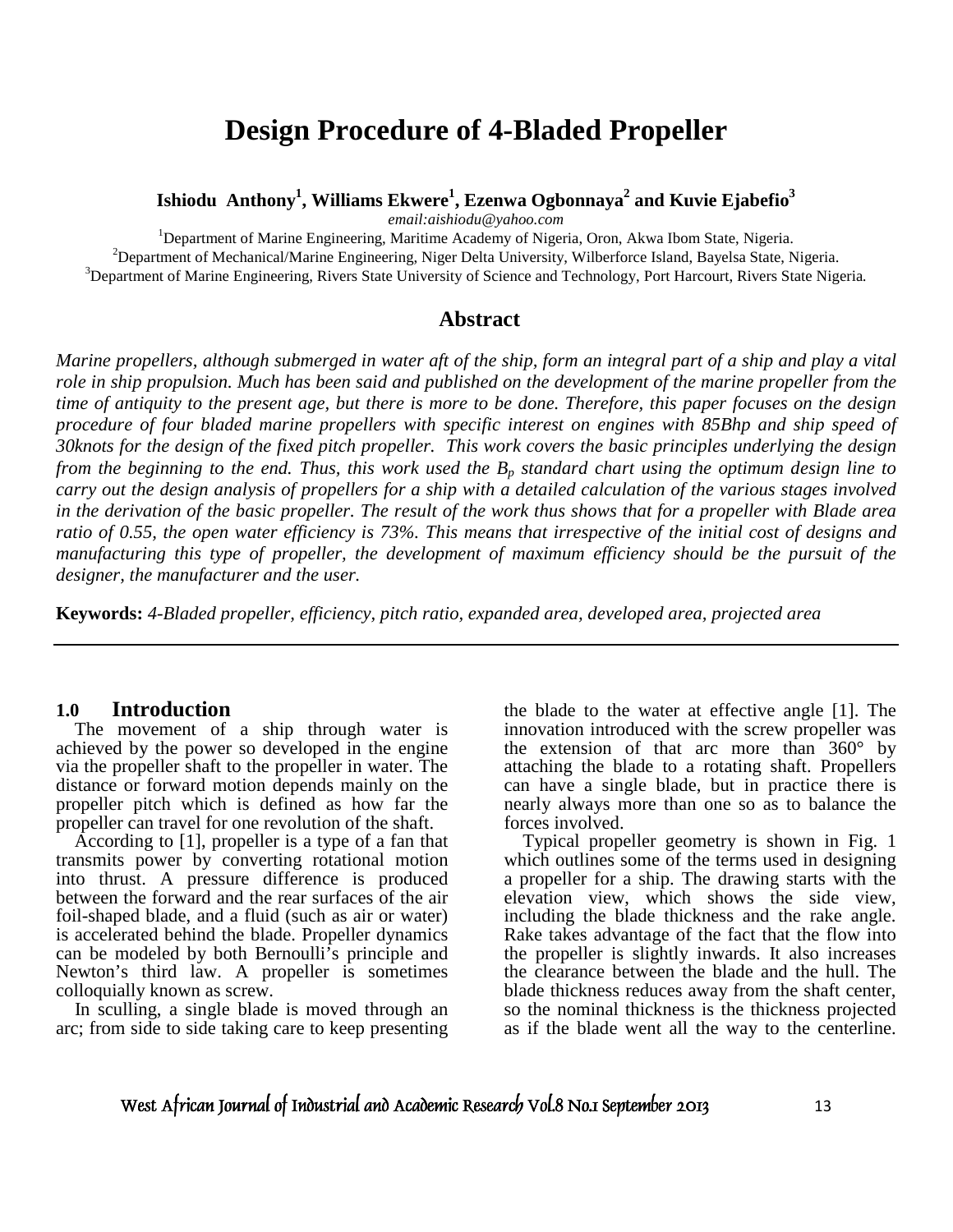The elevation view, which shows the sections and skew. Skew makes the propeller enter a given flow area less suddenly as it spins than if all of the sections were aligned. This reduces noise and change the loading along the blade [2].

 It is noticed that in [3], the fundamental theory of screw propeller is applicable to all forms of marine propellers. In its present form a screw propeller consist of a stream lined hub attached outboard to a rotating engine shaft on which are mounted two to seven blades. The blades are either solid which the hub detachable or movable. The screw propeller which has the characteristics motion of a screw revolves about the axis along which it advances; the blades are approximately elliptical in outline.

 The screw propeller is divided into the fixed pitch and controllable pitch propellers which are of the two types mainly used in the marine sector. The fixed screw propeller has a constant pitch with an

increasing thickness from blade tip to the boss. The pitch of the propeller at any point is constant so that the value of the pitch will be ideal for calculation purposes.

 Controllable pitch propeller has a variable pitch; where the blades are rotated normally to the drive shaft by additional machinery usually hydraulic, the hub and control linkages running down the shaft. This allows the drive machinery to operate at a constant speed while the propeller loading is changed to match operating conditions. It also eliminates the need for a reversing gear and allows for more rapid change to thrust, as the revolutions are constant. This type of propeller is most common on ships such as tugs where there can be enormous differences in propeller loading when towing. This is comparable to running free, a change which could cause conventional propellers to lock up as insufficient torque is generated



**Fig 1:** *Typical Propeller Drawing* [4]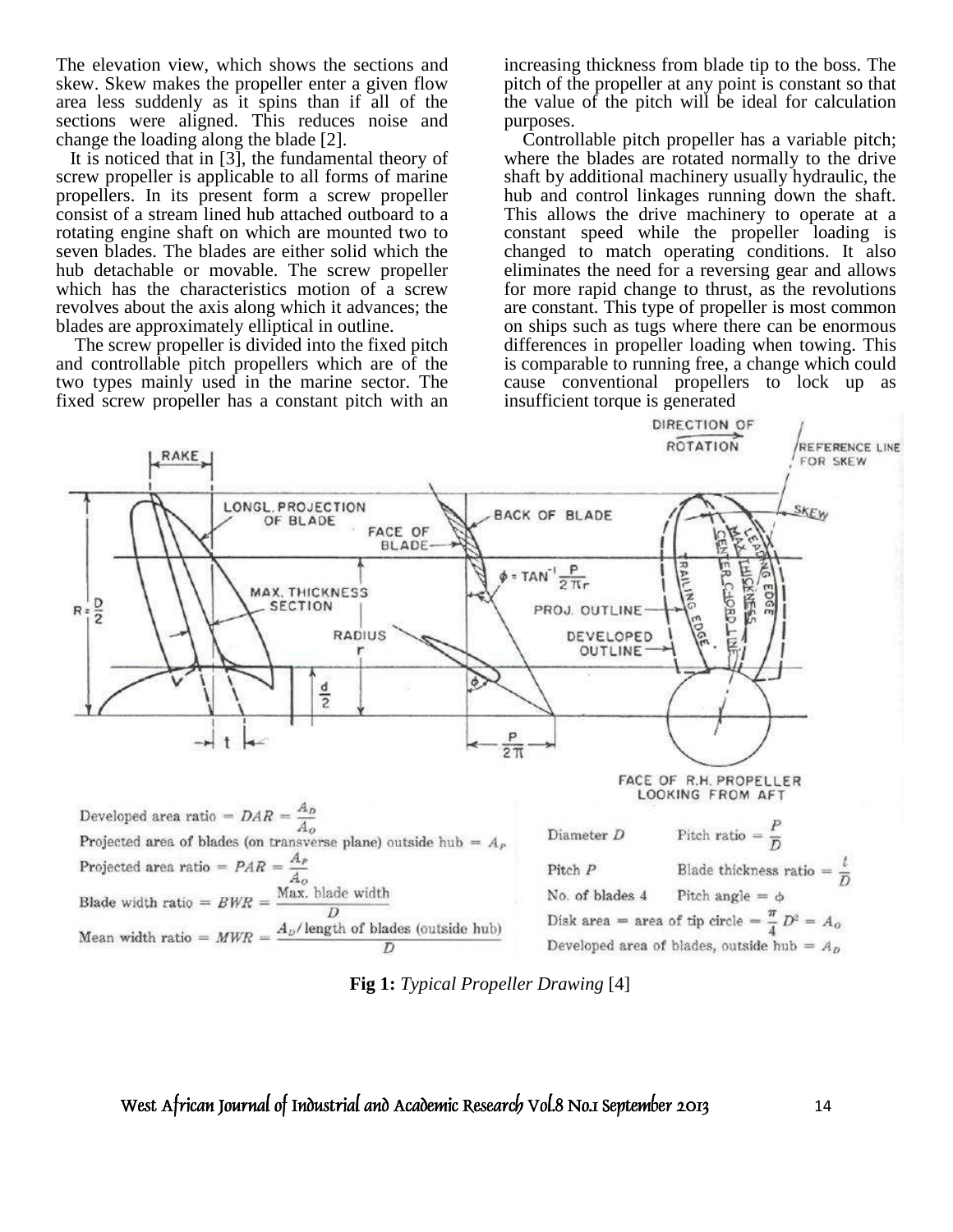### **1.1 Definition of Terms Relating to Propeller Design** [5]

a. **Diameter** – The diameter of the imaginary cycle scribed by the blade tips as the propeller rotates.

b. **Radius** – The distance from the axis of rotation to the blade tip. The radius multiplied by two is equal to the diameter.

c. **Blade face** – The pressure side, pitch side. Aft side of the blade surface facing the stern.

d. **Blade number** – Equal to the number of blades on the propeller.

e. **Blade tip** – Maximum reach of the blade from the center of the hub separates the leading and trailing edges.

f. **Hub** – Solid cylinder located at the center of the propeller. Bored to accommodate the engine shaft. Hub shapes include cylindrical, conical, radius and barreled.

g. **Blade root** – Fillet area. The region of transition from the blade surfaces and edges to the hub periphery. The area where the blade attaches to the hub.

h. **Pitch**  $(P)$  – The linear distance that a propeller would move in one revolution with no slippage.

i. **Rake** – The fore or aft slant of a blade with respect to a line perpendicular to the propeller axis of rotation.

j. **wake (***w***)** – this explains the overall disturbances created by the motion of the ship as a result of the drag of the hull, the streamline flow past the hull and the wave patterns formed by the ship on the surface water.

k. **Developed Area**  $(A_D)$  - This is the actual area of driving faces.

**Projected Area**  $(A_p)$ -. This is the sum of the blade areas projected into a plane which is perpendicular to the axis of the screw

m. **Expanded Area**  $(A_E)$ -. This is the sum of area of all blades enclosed in an expanded blade outline outside the hub.

## **2.0 Materials and Methods**

 To aid in propeller design, open water experiments with small–scale propeller mode were made in towing tanks were also carried out using existing classification society rules. The experiments were used to verify the design calculations like the thrust, torque and revolution per minute (*rpm*). In vibration analysis, a specialized dynamometer is used to measure the blade frequency, force generated by the propeller [6].

 The design procedure was restricted to the use of charts and series certified by the Society of Naval Architecture and Marine Engineers [SNAME]. These took into considerations certain propeller chart characteristics like propeller pitch, pitch velocity, pitch ratio, mean axial speed of advance, propeller diameter (*D*), blade area, number of blades, blade outline, thickness, section shapes which are governed by the need to avoid cavitations, Engine power and rated *rpm*, effective power  $(P_E)$  and the ship speed  $(V_s)$  were fixed. This is also possible by the use of the charts to explore the best combination of diameter, revolution per minute (*rpm*) and pitch ratio gives the best efficiency. [6], postulates that once the speed (*n*) is determined to any corresponding delivered power  $(P_D)$ , it can be estimated on the assumption that moderate changes of loading  $P_D/n^3$  would be constant.

 The completed propeller depends for its success on the satisfactory integration of scientific discipline such as hydrodynamics, stress analysis and metallurgy. Other aspect of its success would include manufacturing technology with supportive inputs from mathematics, dynamics and thermodynamics. It is therefore not surprising that several of the requirements of the principles for the design are in partial agreement to a greater extent, in their aim to satisfy a particular set of requirement and constraints.

 In this work, our basis is directed on engineering principles for operation at high propeller efficiency. This took into consideration high damage resistance, reduction of cavitations, adequate strength to prevent defection and distortion of the propeller blades under very high stresses to which it is subjected to. The material selection procedure shown in Appendix A also helps to achieve the above.

# **2.1 Design Analysis**

 Propeller design analysis aimed at obtaining minimum power requirements, cavitation, noise, vibration and maximum efficiency conditions at an adequate revolution. Two methods are usually used in propeller design:

a. Use of diagrams obtained from open water propeller experiments for systematic propeller series.

b. The use of mathematical methods (Lifting line, lifting surface, vertex lattice, boundary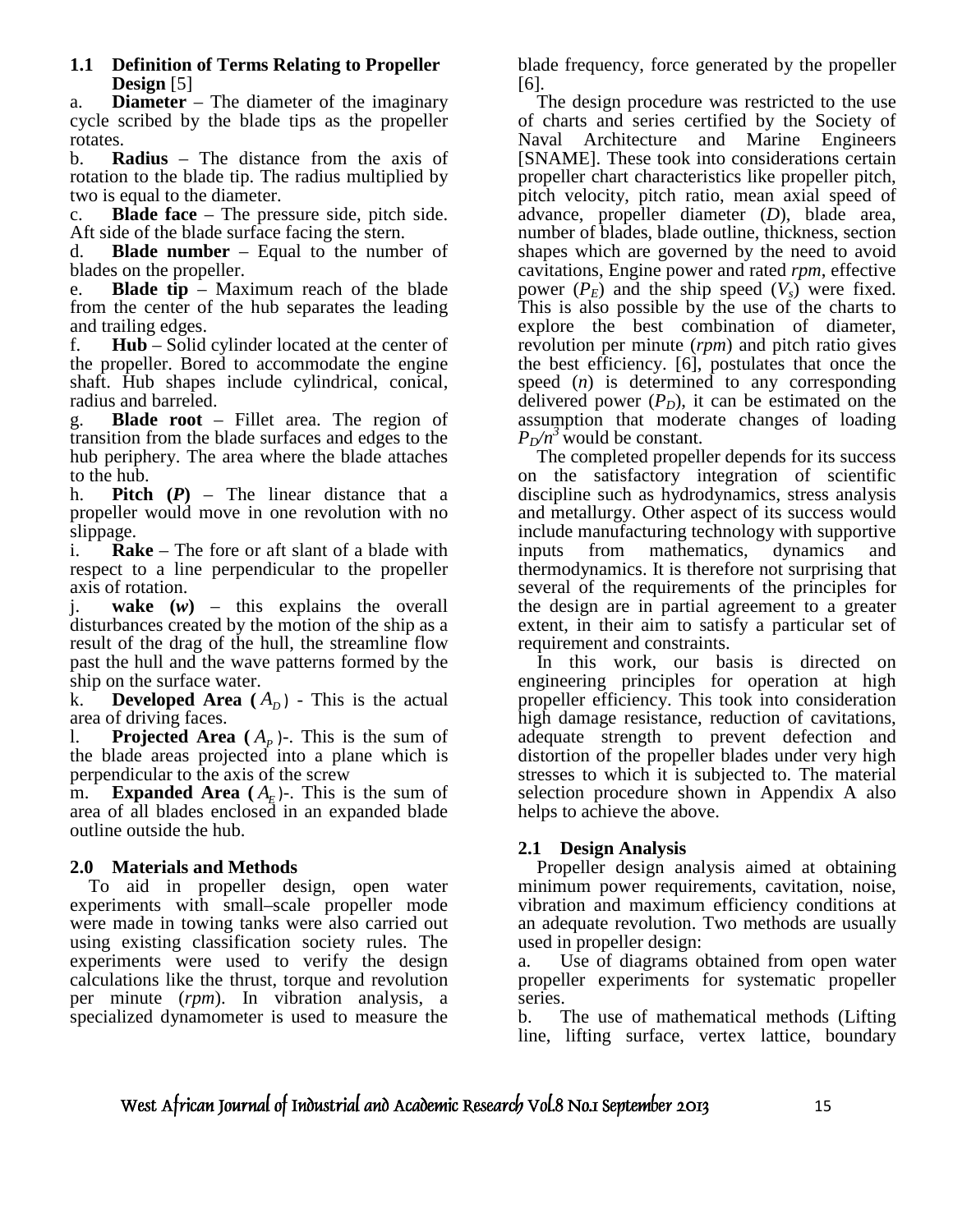element method) based on circulation theory. This work covers the first design method only.

## **2.2 Systematic Propeller Series**

 In the open water experiment, diagrams of systematic model propeller series were used. The series consist of propeller whose number of blade (*Z*), blade area ratio  $A_E / A_0$  $\left(\frac{A_E}{\diagup A_0}\right)$ ſ  $\binom{A_E}{A_0}$ , pitch ratio( $\binom{P}{D}$ , blade section shape and blade section thickness were varied systematically. The mostly used propeller series is the Wageningen B series.

 In this design, calculations considered were scaled effects in the velocity field where the propeller is to operate. A practical design approach is presented using the Wageningen B series propeller for a case where the *PD, VA* and the *n* are known. The set of propeller consists of four bladed propellers and is developed in such a manner that the whole range of  $A_{\epsilon}\begin{pmatrix} A_{\epsilon} \\ A_0 \end{pmatrix}$  $\left(\frac{A_E}{\diagup A_0}\right)$ ſ  $\binom{A_E}{A_0}$  and  $\binom{P}{D}$  of

the Wageningen B series propeller are included.

The Wageningen B propeller series is a general purpose series. This series is expressed with open water diagram obtained from model tests of  $K_T$  -  $K_Q$  - *J* curves for propeller with constant blade number  $(Z)$ ,  $A_E / A_0$  $\left(\frac{A_E}{A_0}\right)$ ſ  $\binom{A_E}{A_0}$  and  $\binom{P}{D}$ [7]. Since the open water experiments are made in fresh water,

this must be considered in the design calculations. The Wageningen B series propellers are extensively used for the design and analysis of fixed pitch propeller.

### **2.3 Practical Design Approach for 4-Blade Propeller** [8]

 The initial design variable requirements of the propeller are given below:

- 1. Delivered power (*KW*)
- 2. Propeller rate of rotation (rpm)
- 3. Speed of ship (m/s)
- 4. Number of blades
- 5. Taylor's wake friction (*w)*.

The speed of ship  $(V_s)$ , the number of propeller revolution (*n*), the blade number (*Z*) and the blade area ratio  $A_{\epsilon}\begin{pmatrix} A_{\epsilon} \\ A_0 \end{pmatrix}$  $\left(\frac{A_E}{A_0}\right)$ ſ  $A_{E/A_0}$  are known while pitch ratio  $(P/D)$ ,

diameter (*D*) and the performance characteristics (*J,* 

 $K_T$ ,  $K_Q$ ,  $\eta$ <sub>0</sub> ) are investigated among probable solutions. The speed of advance  $V_A$  is obtained from  $V_s$  by model test or by using the formula:

$$
V_A = V_s (1 - w) \tag{1}
$$

*Where w is the Wake friction (w=0.15).* 

In the preliminary design stage, only the brake power  $P_B$  and the speed of ship are fixed, and it is possible using charts to explore the best combination of *D* (ins), *n* (*rpm*) and  $\binom{p}{D}$  to give the best efficiency. Brake power  $P_B$  is the power delivered at engine coupling or flywheel while shaft power *P<sup>s</sup>* is the power available at the output coupling of the gearbox. The relationship between  $P_B$  and  $P_s$  is stated below:

$$
P_B = \frac{P_s}{\eta_s} \tag{2}
$$

The shaft power  $P_s$  is therefore given as:

$$
P_s = P_B \eta_s \tag{3}
$$

Where  $\eta_s$  is the shaft efficiency and have value of 0.98 for ships with engine located aft and 0.97 for ships with engine located amidships. For the purpose of this work 0.98 was used.

 For design and performance analysis of the propeller blade using Wageningen B series, the delivered power is:

$$
P_D = P_s \eta_s \tag{4}
$$

 From [6], the choice in the final design stage may be affected by limitations on propeller diameter and by characteristics of propeller machinery available. the rpm corresponding to the particular delivered power can be estimated on the assumption that for moderate change of loading  $\frac{1}{2} p_{n^3}$ *P* constant therefore can  $B_p$  and  $\delta$  be calculated since  $P_p$ , D,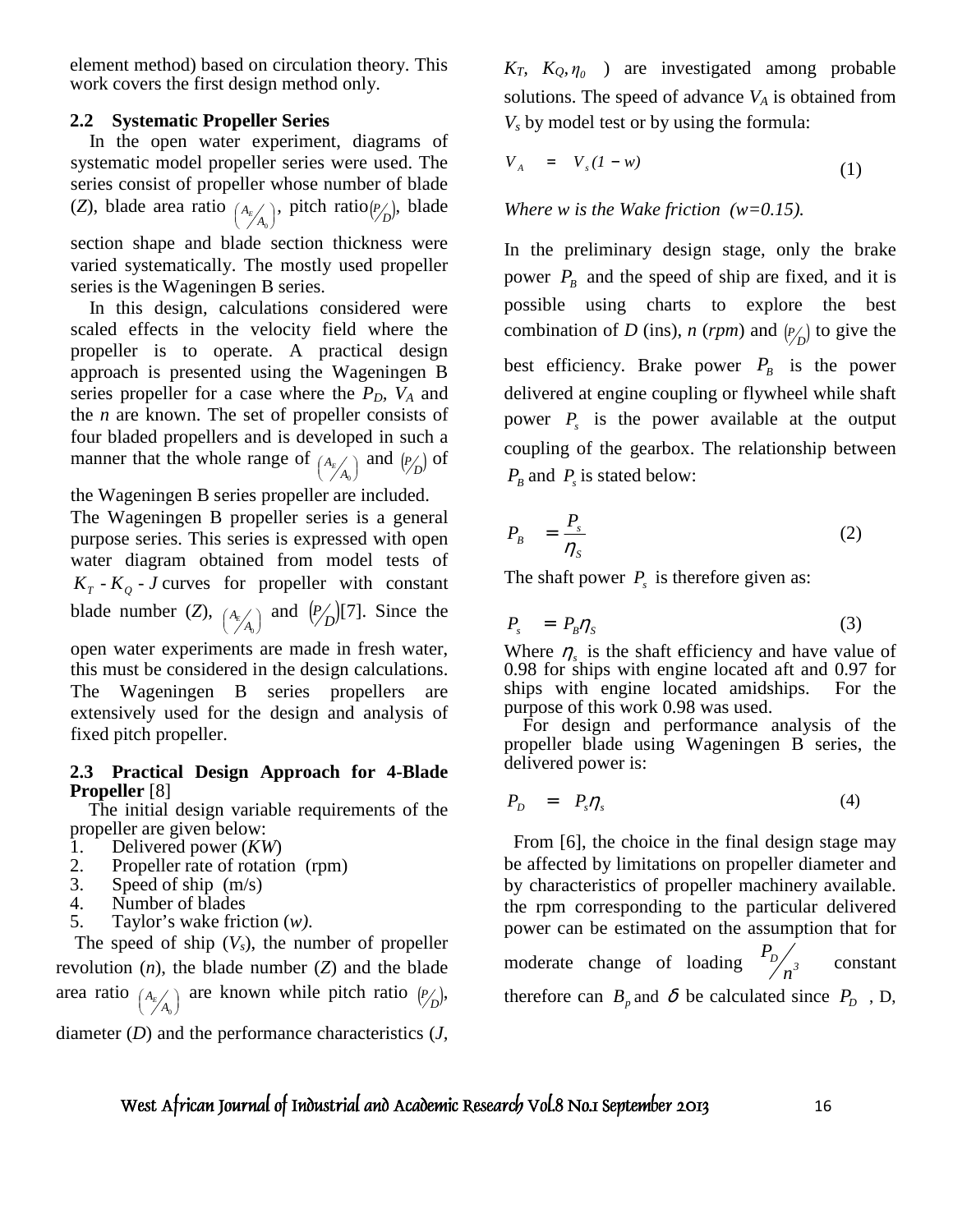$V_A$  and *n* are known, the values of  $B_p$  can be calculated as:

$$
B_{p} = \frac{P_{D}^{0.5} n}{V_{A}^{2.5}}
$$
 (5)

The values of  $\eta_0$  and  $\left(\frac{P}{D}\right)$  can be traced using charts (Appendix B) corresponding to this values of  $B_p$ . The optimum diameter is therefore given as

$$
D = \frac{\delta_{opt} V_A}{n} \tag{6}
$$

 In some cases, it may not be possible to use the value of *D* because of restrictions of draft or other reasons, such as the maintenance of adequate water over the screw, the need for adequate tip clearance. If for these reasons, *D* is limited to some value less than that indicated on the efficiency grounds, with the same value of  $B_p$  but a new value of  $\delta$ corresponding to the new D, the chart is again, used to determine  $\eta_0$  and  $\left(\frac{p}{p}\right)$ . Knowing  $\eta_0$ , the assumed propulsive coefficient can be checked from the expression.

$$
\eta_{D} = \frac{1-t}{1-W} \eta_0 \eta_R \tag{7}
$$

Where *t*, *w* and  $\eta_R$  are known from model test or have been estimated  $P<sub>D</sub>$  if not, the new propulsive efficiency is used; the calculation is repeated more than once, if necessary until substantial value is obtained. Then, the propeller thrust is given as:

$$
T = \frac{P_D \eta_0}{V_A} \tag{8}
$$

The maximum blade thickness (produced to shaft axis),

Blade thickness ratio = 
$$
\frac{t_0}{D}
$$

\nWhere  $t_0$  = *Maximum blade thickness*

\n $D$  = *Propeller diameter*

To estimate the weight of all blades and the polar moment of inertia of a blade, the approximate formula given by [8] was adopted.

$$
Weight, W = 1.982B_{rf} \zeta YR^3 \tag{9}
$$

$$
I_p = 0.2745 \text{WR}^2 \tag{10}
$$

*Where* 

| $I_{\it P}$                 |          | Polar moment of inertia of all blades |
|-----------------------------|----------|---------------------------------------|
| $B_{\scriptscriptstyle{t}}$ |          | <b>Blade Thickness fraction</b>       |
| $\varsigma$                 |          | <b>Blade area fraction</b>            |
| Y                           | $\equiv$ | Specific weight of blade material     |
| R                           |          | <i>Propeller tip radius</i>           |
|                             |          | Weight $W = Mg = Force$               |

 Hence, we assume that the force acting on the propeller blade therefore is  $F = N = Mg$ . Hence, the stress  $(\sigma)$  on the propeller is therefore given as:

$$
\sigma = \frac{Force \ on \ propeller \ blade}{Disk \ Area \ of \ propeller \ blade}
$$

$$
\sigma = \frac{F}{A_0}
$$
(11)

#### **3. Analysis and Discussion of Results**

 Having stated the propeller design basis, there is need to calculate for the parameters needed to achieve the design. The initial design variables of the propeller are given below:

 $BreakPowerP<sub>B</sub> = 85Hp$ 

 *Ship speed Vs = 30 Knots (in service)* 

The speed of advance  $V_A$  of the propeller is calculated using equation (1)

$$
V_A = V_s (1 - w)
$$
  
= 30(1 - 0.15)  
= 25.5knots

Brake power  $P_B$  from equation 2 is calculated as follow: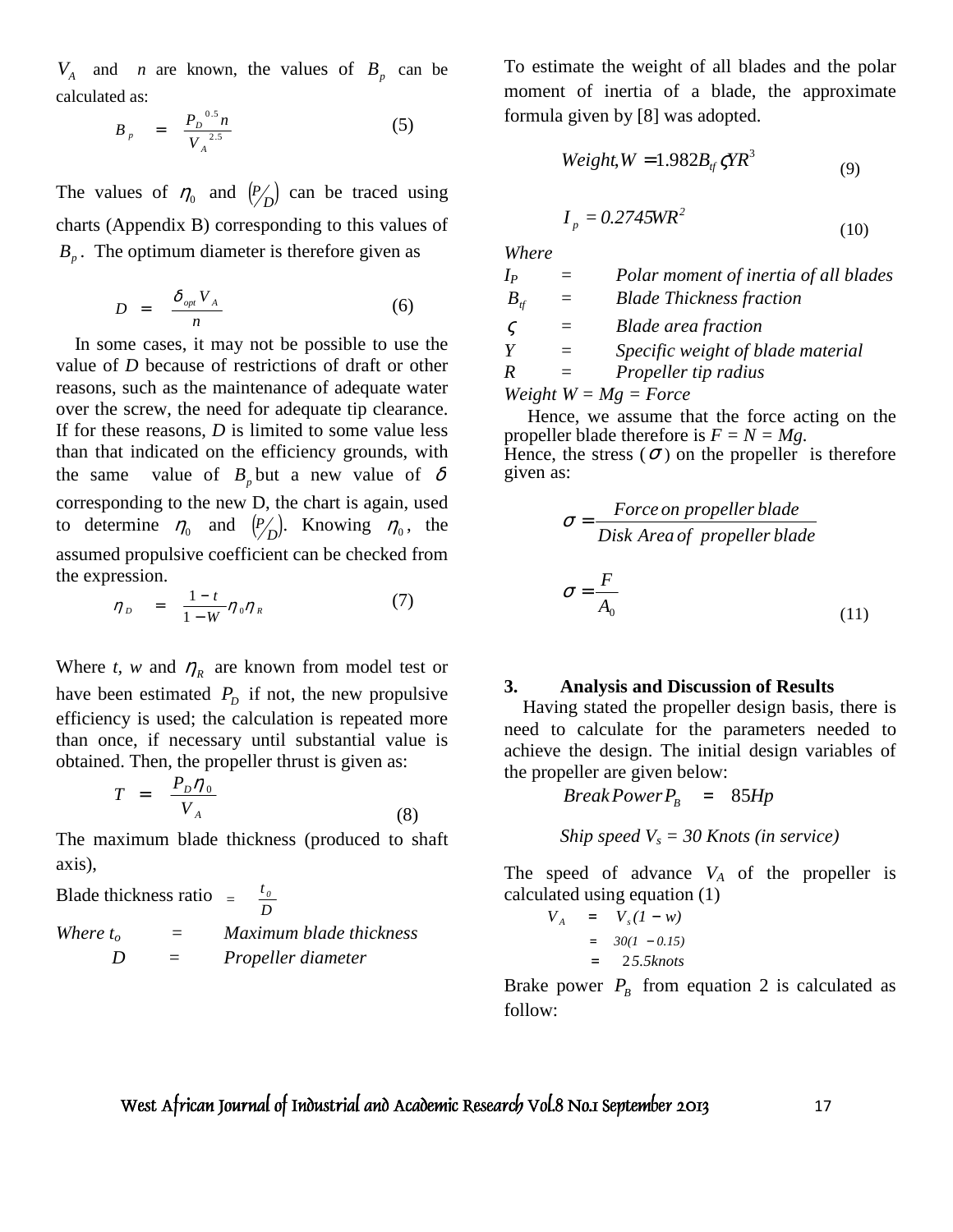$$
P_s = P_B \eta_s
$$
  
\n
$$
P_s = 85 \times 0.96
$$
  
\n
$$
P_s = 81.6 \, Hp
$$

Then,

 $P_{D} = 80$  *Hp*  $P_D = 81.6 \times 0.98 = 79.768$  $P_D$  =  $P_s \eta_s$ 

The power coefficient  $B_p$  can be calculated using

$$
B_p = \frac{P_D^{0.5} n}{V_A^{2.5}}
$$
  
= 
$$
\frac{80^{0.5} \times 3000}{25.5^{2.5}}
$$
  
= 
$$
\frac{80^{0.5} \times 3000}{25.5^{2.5}}
$$
  
= 
$$
\frac{26832}{3283.601} = 8.172 \approx 8.0
$$

 From the chart of type B series of 4-bladed shown in Appendix B, the value of  $B_p = 8.0$  is read. The point of intersection between the  $B_p$  line and optimum line (in red line) was traced to get  $(P/D) = 1.15$ ,  $\eta_0 = 0.73$  and  $\delta_{opt} = 113$ 

 Propeller thrust can be calculated using equation 8

$$
T = \frac{P_D \eta_o}{V_A}
$$

$$
= \frac{80 \times 0.73}{25.5}
$$

 $T = 2.290 N / m$ 

The optimum diameter of the propeller is given as *Where*  $t_o$ 

$$
D = \frac{\delta_{opt} V_{A}}{n}
$$
  
\n
$$
D = \frac{113 \times 25.5}{3000}
$$
  
\n
$$
D = \frac{3264}{3000}
$$
  
\n
$$
= 0.9605 ft
$$
  
\n
$$
T_{0} = 0.
$$
  
\n
$$
t_{0} = 0.
$$
  
\n
$$
t_{0} = 0.
$$
  
\n
$$
t_{1} = 0.
$$
  
\n
$$
= 0.35
$$
  
\n
$$
t_{2} = 0.
$$

Since 
$$
P/D = 1.15
$$
  
\n $P = 1.15 \times D$   
\n $= 1.15 \times 11.5$   
\n $= 13.2ins$ 

 Having determined the pitch, diameter and delivered horse power of the propeller, the thickness Blade, the blade area and hub (boss) diameter from the ratios stated for these in the type B series chart for 4 blade design are as follows:

*Number of blades (Z) = 4 Blade area ratio* ( $A_F/A_o$ )  $=$   $0.55$ *Blade thickness ratio = 0.05 Hub (Boss) diameter (D)* =  $11.5$  *ins* Therefore, *Blade area (Disk area) 4*  $A_{\scriptscriptstyle O}$  =  $\frac{\pi D}{4}$ *2 0 π* = 4  $A_0 = \frac{3.142 (11.5)^2}{4}$  $A_0$  = 103.88 ins<sup>2</sup> Since, Blade area ratio,  $A_E / A_0 = 0.55$ *A E*  $A_E$  =  $A_0 \times 0.55$ *where*  $A_E$ *(Expanded Area of all blades outside hub)*   $A_F = 103.88 \times 0.55$  $A_E$  = 57.13 ins<sup>2</sup>

To find the maximum blade thickness (produced to shaft axis),

blade thickness ratio *D*  $=\frac{t_0}{R}$ *Where to = Maximum blade thickness D = Propeller diameter From chart, blade thickness fraction = 0.05 D t 0*  $0.05 \times D$  $t_{0}$  = 0.05  $\times$  11.5 = *58.0 ins* Hence, the maximum blade thickness is approximately 0.6ins.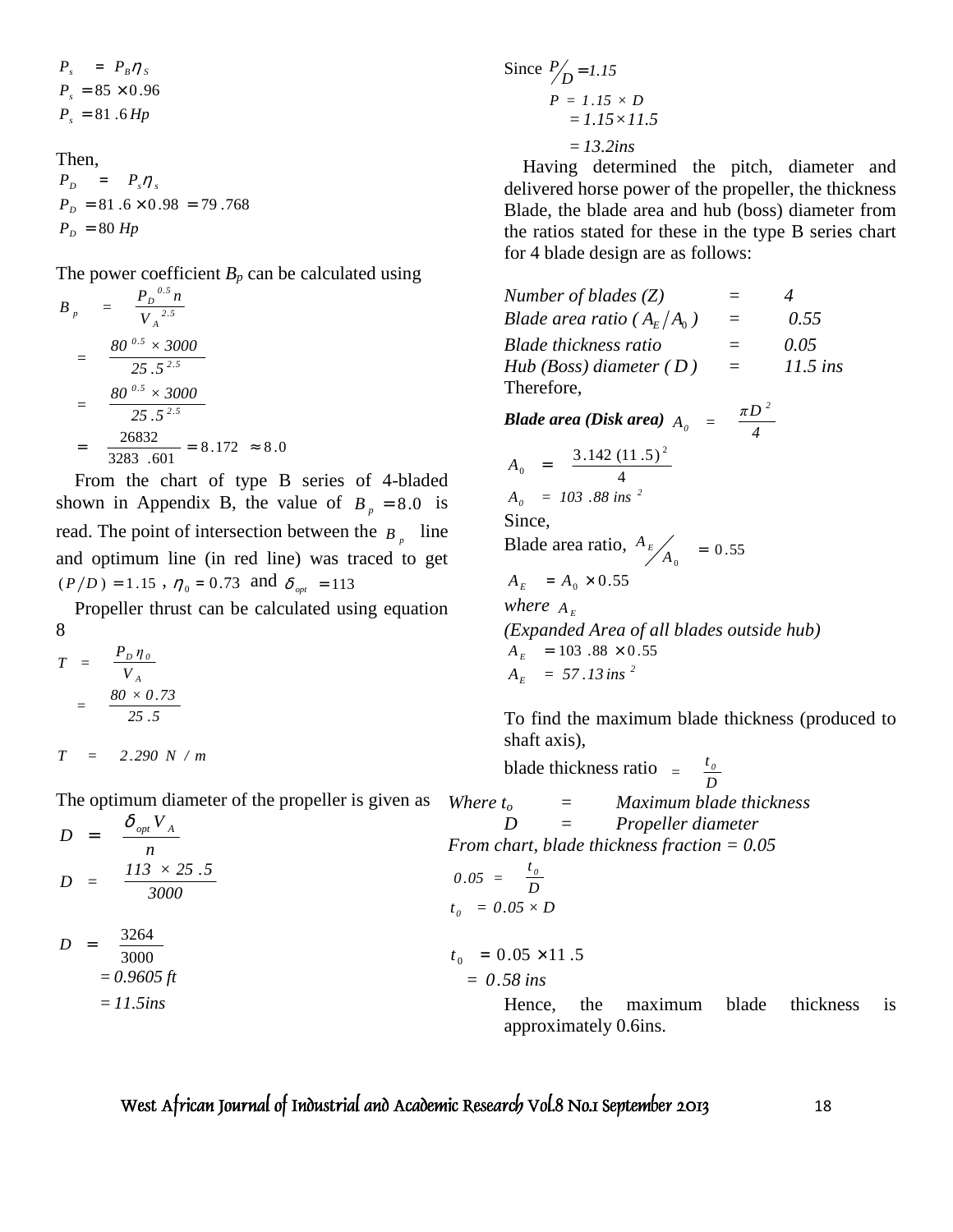To determine the hub (Boss) diameter of the propeller, the relation Boss (hub) diameter ratio *d = 0.18D*

$$
0.18 = \frac{d}{D}
$$

*Where d = hub (boss) diameter D = propeller diameter* 

 $d = 0.18 \times D$  $= 0.18 \times 11.5$  $=$  2.1 ins

 Hence, the hub boss diameter (*d*) is approximately *2.1 ins*. To determine the developed and projected area and their ratios, using the following relations given by [9].

Projected Area ration,  $\frac{A_p}{A_0} = \frac{4A_p}{\pi D^2}$ 4 *D A A*  $A_{p}$  4 $A_{p}$  $=$   $\frac{1}{\pi}$ 

Developed Area Ratio,  $\frac{A_D}{A_0} = \frac{4 A_D}{\pi D^2}$ 4 *D A A*  $A_{D}$   $A_{D}$  $=\frac{4 A_D}{\pi D^2}$ Expanded Area Ratio  $\frac{A_E}{A_0} = \frac{4A_E}{\pi D^2}$ 4 *D A A*  $A_E$ <sup>*E*</sup>  $=$  4 $A_E$  $=$   $\frac{1}{\pi}$ 

Where  $D = 11.5$ *ins*, then the value of  $A_D$ (Developed area of the blades) can be found by

$$
\frac{A_E}{A_0} = \frac{4 A_D}{\pi D^2}
$$
\n
$$
A_D = \frac{A_E}{A_0} \times \frac{\pi D^2}{4}
$$
\nRecall that  $\frac{A_E}{A_0} = 0.55$  and  $\frac{\pi D^2}{4} = 103.88 \text{ins}^2$ \n
$$
\therefore A_D = 0.55 \times 103.88
$$

 $= 57.13$  *ins*<sup>2</sup>

This shows that  $A_D = A_E = 57.13$  *inches*<sup>2</sup>. It can be concluded that the developed area can be taken as being equal to the expanded area of the blade section of the propeller. The projected area of the blade  $(A_p)$  can also be found by using the relationship, proposed by [10]for non-skewed forms. Thus, this is given as:

$$
A_D = \frac{A_P}{1.067 - 0.229P/D}
$$

But Pitch ratio  $P/D = 1.15$ 

$$
A_p = A_D \times (1.067 - 0.229 P/D)
$$
  
\n
$$
A_p = 57.13 \times (1.067 - 0.229 \times 1.15)
$$
  
\n
$$
A_p = 45.9 \text{lins}^2
$$

It therefore follows from the foregoing that Developed Area Ratio

$$
\frac{A_D}{A_o} = \frac{57.13}{103.88} = 0.55
$$

Projected Area Ratio

$$
\frac{A_p}{A_o} = \frac{45.91}{103.88} = 0.44
$$

Expanded Area Ratio  $A_E$ 

$$
\frac{A_E}{A_0} = 0.55
$$

 To determine the pitch along the length or radius of the propeller blade, the Pitch at 25%, 50%, 60%, 70%, 80%, 90% radius representing  $P_{0.25}$ ,  $P_{0.5}$ ,  $P_{0.6}$ ,  $P_{0.7}$ ,  $P_{0.8}$ ,  $P_{0.9}$ , respectively was calculated.

$$
\frac{D}{2} = \frac{11.5}{2} = 5.75 \text{ ins}
$$

i. 
$$
P_{0.25} = pitch \ 25\% \ or \ R
$$
  
pitch  $P = P_0 \times (D)(P/D)$   
 $P_{0.25} = 25/100 \times 5.75 \times 1.15$   
 $P_{0.25} = 1.65ins$ 

ii. 
$$
P_{0.5} = \text{Pitch at } 50\% \text{ of } R
$$
  
=  $\frac{50}{100} \times 5.75 \times 1.15$   
= 3.30ins

iii.  $P_{0.6} =$  *Pitch at* 60% *of R*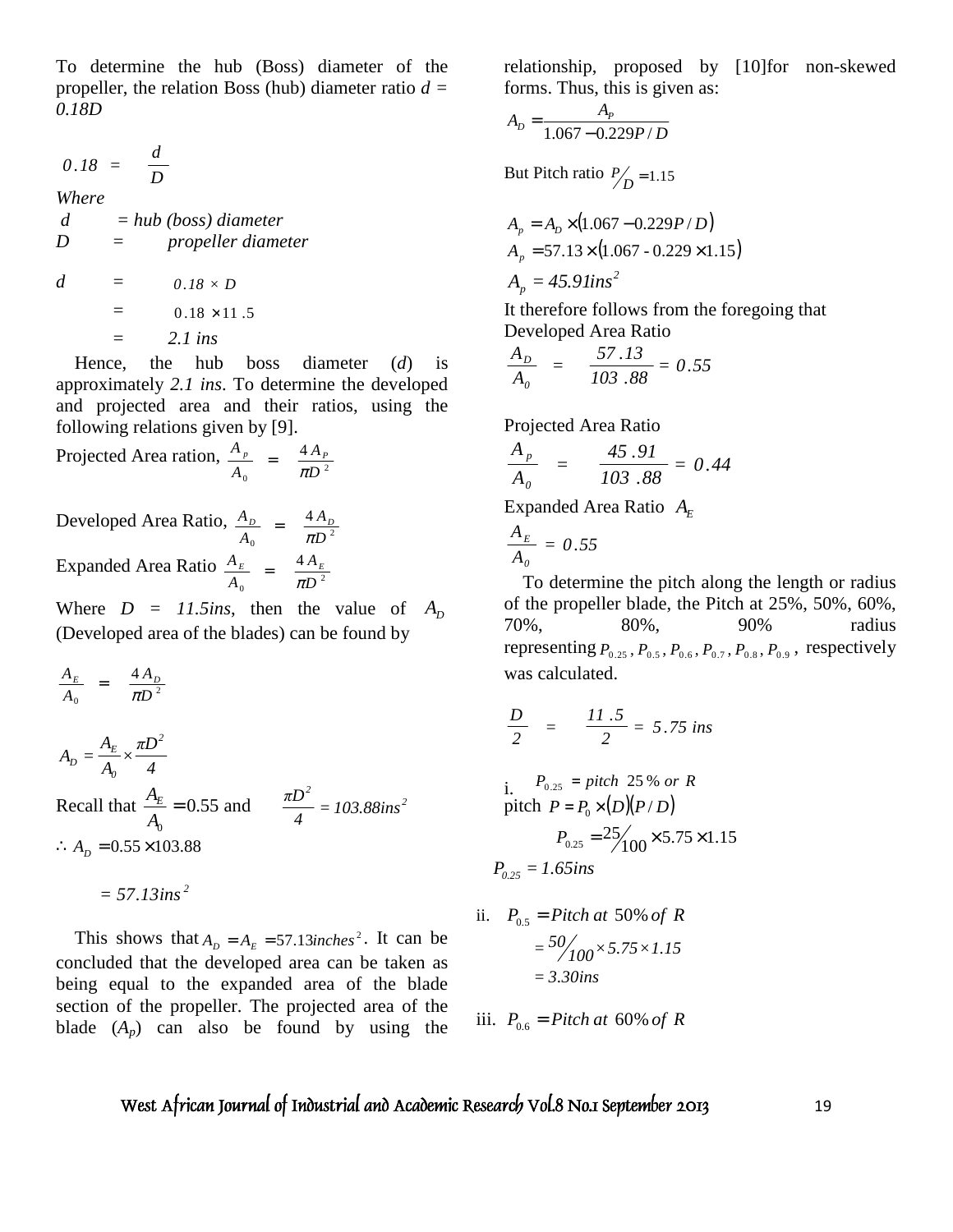$$
P_{0.6} = \frac{60}{100} \times 5.75 \times 1.15
$$
  

$$
P_{0.6} = 3.97 \text{ ins}
$$

iv.  $P_{07} = Pitch \, at \, 70\% \, of \, R$ 

$$
= \frac{70}{100} \times 5.75 \times 1.15
$$

$$
= 4.63
$$
ins

- *v.*  $P_{0.8} =$  *Pitch at* 80% *of R 5.9ins* =  $\frac{1}{100}$   $\times$  5.75  $\times$  1.15  $=$ <sup>80</sup>/<sub>100</sub>  $\times$  5.75  $\times$
- vi.  $P_{0.9} = Pitch$  *at* 90% *of R 5.95ins* =  $\int$ *100*×5.75×1.15  $= 90/100 \times 5.75 \times$ vii.  $P_{1.0} =$  *Pitch at* 100% *of R*  $= I \times 5.75 \times 1.15$ 
	- $= 6.6$ *lins*

The above shows the pitch distribution along the blades of the propeller at various calculated radii. In the same way, the thickness of the blade section could be found for the radii, using the blade thickness fraction=  $\frac{v_0}{D} = 0.05$  $\frac{t_0}{D} = 0.05$ ; so that  $t_0 = 0.05 D$ 

Hence,  $t_0$  estimate the thickness along the radius of the propeller.

 $t_o = 0.05 \times (R \text{ percentage})$ 

 $t_{0.1}$  = thickness at 10% of the blade section of

 $exp$  *anded cylindrical* section

$$
\therefore t_{0.1} = (10\% \text{ of } R) \times 0.05 = 0.1 \times R \times 0.05 \therefore
$$

*Where*  $R = 5.75$  *inches*  $t_{0,1} = 0.1 \times 5.75 \times 0.05 = 0.03$ ins  $t_{0.2} = 0.2 \times 5.75 \times 0.05 = 0.08$ ins  $t_{0.3} = 0.3 \times 5.75 \times 0.05 = 0.09$ ins  $t_{0.4} = 0.4 \times 5.75 \times 0.05 = 0.12$ ins  $t_{0.5} = 0.5 \times 5.75 \times 0.05 = 0.14$ *ins*  $t_{0.6} = 0.6 \times 5.75 \times 0.05 = 0.17$ ins  $t_{0.7} = 0.7 \times 5.75 \times 0.05 = 0.20$ ins

 $t_{0.8} = 0.8 \times 5.75 \times 0.05 = 0.23$ ins  $t_{0.9} = 0.9 \times 5.75 \times 0.05 = 0.26$ ins  $t_{10} = 1.0 \times 5.75 \times 0.05 = 0.29$ ins

 From the model propeller used, Table 1 was obtained for the blade width along its length from the tip to the root. These are spaced at 20 mm interval to each other.

From this, the mean width of the propeller blade was calculated as follows:

*Meanwidth of propellerblade*

*N x Number of int ervals*  $=\frac{Sum of all the blade width}{N} = \frac{\sum x}{N}$ *94 38. mm 8 755*  $=\frac{1}{\alpha}$  =

**Table.1:** *Values of length from the tip to the root.*

| S/No           | <b>From tip to root</b> (Ins) | <b>Blade</b><br>width<br>$\boldsymbol{x}$ |
|----------------|-------------------------------|-------------------------------------------|
|                |                               | (Ins)                                     |
|                | 0.79                          | 1.97                                      |
| $\overline{2}$ | 1.57                          | 3.15                                      |
| $\mathfrak{Z}$ | 2.36                          | 3.74                                      |
| $\overline{4}$ | 3.15                          | 4.33                                      |
| 5              | 3.94                          | 4.92                                      |
| 6              | 4.72                          | 5.31                                      |
| 7              | 5.51                          | 4.33                                      |
| 8              | 6.30                          | 1.97                                      |

Mean width of propeller blade  $=$  3.7ins approximately. Hence, the mean width ratio of the propeller is calculated as:

Mean width ratio = 
$$
\frac{Mean \, developed \, width}{Diameter}
$$

$$
=\frac{3.715\text{ins}}{11.5\text{ins}}=0.323
$$

From this, the length of the blades can be determined using: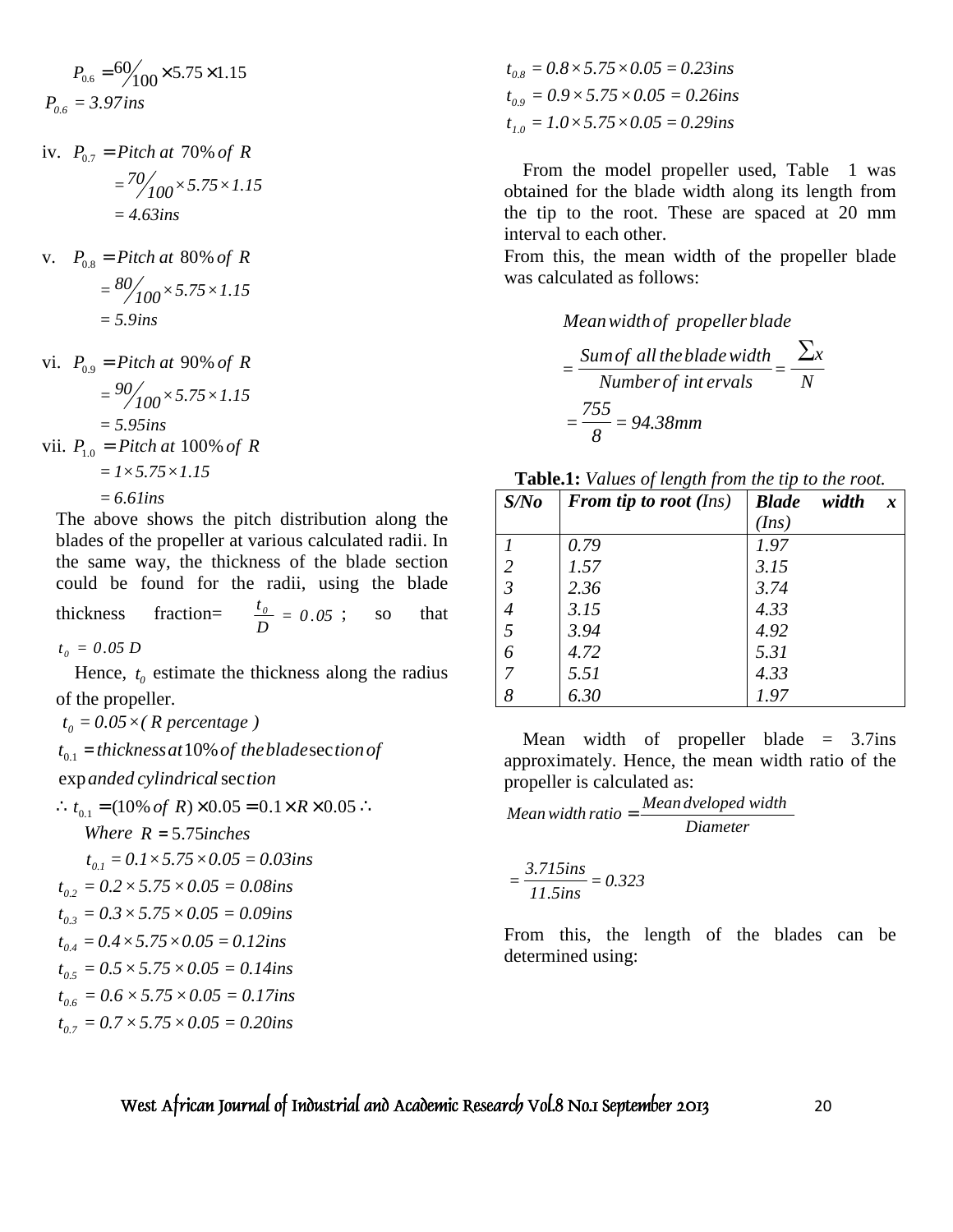Mean width ratio = 
$$
\frac{A_0 / Length of blade(outsidehub)}{Diameter D}
$$
  
Mean width ratio × D = 
$$
\frac{A_D}{Length of blade}
$$
  
Length of blade = 
$$
\frac{A_D}{Meanwidth ratio × D}
$$

Length of blade = 
$$
\frac{57.13}{0.323 \times 11.5}
$$

$$
= 15.38 \text{ins}
$$

 The tip radius of the propeller is approximately the same as the radius of the propeller diameter measured from the top of the blade to the center of the propeller boss. The weight of all blades can be calculated using equation 10.

 $Weight, W = 1.982B_f$ <sub>ff</sub>  $\zeta YR^3$ 

 $B_{\text{tf}} = 0.05$  $\zeta = 0.50$ *R =167.64 mm = 0.168m*

From fluid mechanics:

*Specific weight (W) of substance = specific gravity of the material (NAB)* ×*specific weight of water*.

*NAB = Nikel Aluminum Bronze*

 From Appendix A, properties of propeller materials, *specific gravity of NAB = 7.6*  Also, *specific weight of water = 9.8 KNm<sup>3</sup> = 9800 Nm3.*Therefore, the specific weight of the propeller blade material is:

*Y* propeller blade material  $= S \times$  specific weight of *water* 

 $= 7.6 \times 9600 = 74480 Nm<sup>3</sup> = 74.48 KNm<sup>3</sup>$ Hence, the weight of the blade becomes:

$$
W = 1.982 B_{tf} \zeta Y R^3
$$
  
= 1.982×0.05×0.50×74480 ×(0.168)<sup>3</sup>  
= 17.5N

To estimate the polar moment of inertia,  $I<sub>P</sub>$  of all blades, we use the relation:

$$
I_P = 0.2745WR^2
$$
  
= 0.2745 × 17.5 × (0.168)<sup>2</sup>  
= 0.136Nm<sup>2</sup>

 Stress on the propeller blade, from the relation *stress = Force per unit area. Total stress on propeller blade = Force acting per unit area of the blades*. Recall that *blade (Disk)*   $area = A_0 = 136.85$  ins<sup>2</sup>  *= 0.0876m<sup>2</sup>*

 Since weight of all blades, *W = 17.5N F = N = Mg = 17.5N*

Hence,  $\sigma$  from equation 11 is therefore given as:

$$
\sigma = \frac{17.5}{0.0876}
$$
  
= 199.77 N / m<sup>2</sup>

The total stress acting on the propeller  $\sigma = 199.77N/m^2$ 

 The procedures of propeller design with detailed calculation of the dimensions have been accomplished and the parameters and data are shown in table 2. The drawing and design characteristics of the propeller is shown in Appendix C.

| S/N | <b>PARAMETERS</b>                  | <b>METRIC UNIT</b> |
|-----|------------------------------------|--------------------|
|     | Engine Brake Power $(P_R)$         | 85 Hp              |
|     | Ship Speed $(V_s)$                 | 30Knots            |
|     | Delivered Power of propeller       | 80Hp               |
|     | Propeller speed of advance $(V_A)$ | 25.5Knots          |

**Table 2:** *Design Parameters and Data*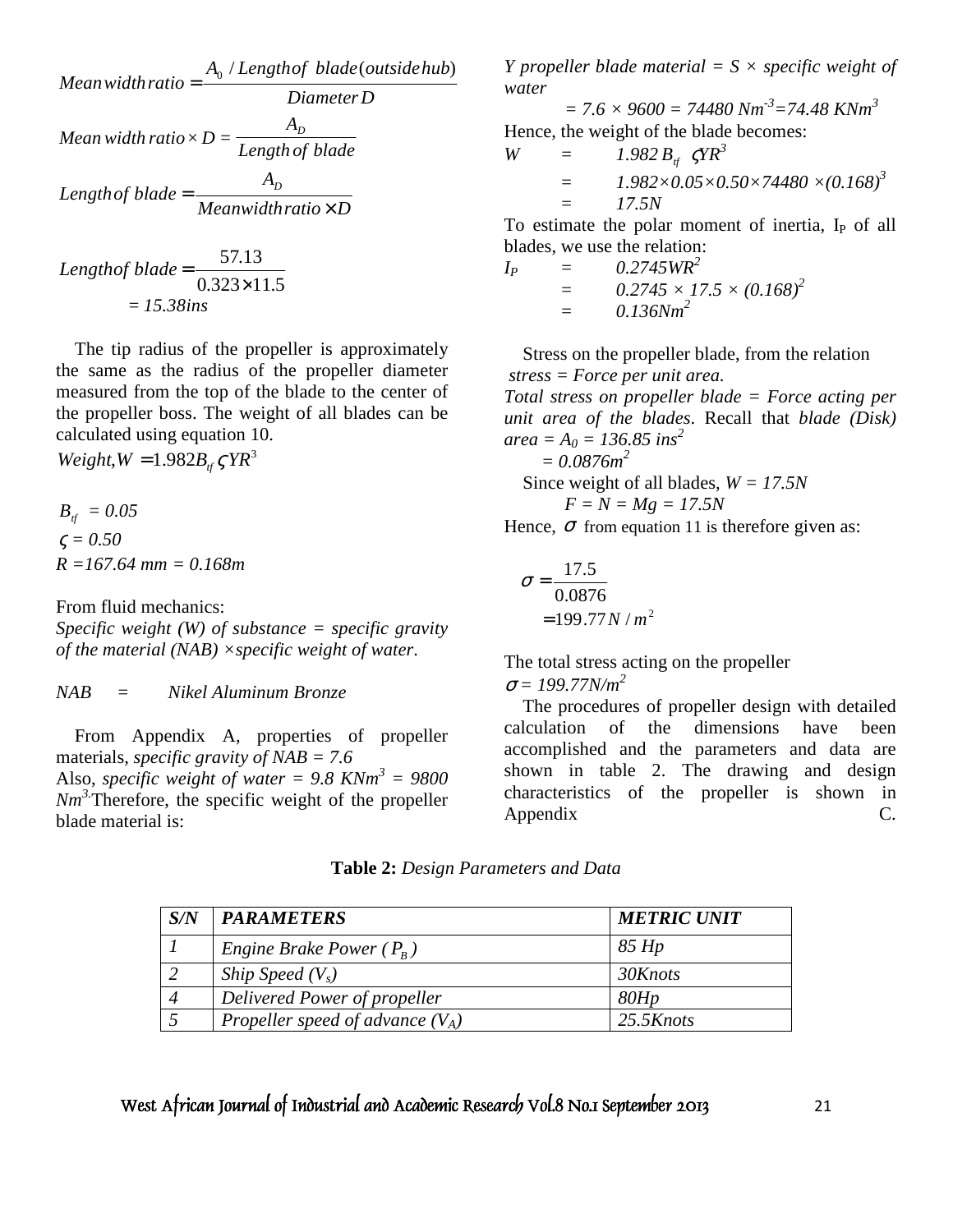| 6              | Power coefficient $(B_p)$                    | 8.0                          |
|----------------|----------------------------------------------|------------------------------|
| $\overline{7}$ | Propeller open water efficiency ( $\eta_0$ ) | 0.73                         |
| 8              | Propeller diameter (D)                       | 11.5ins                      |
| 9              | Pitch(P)                                     | 13.2ins                      |
| 10             | Pitch ratio (P/D)                            | 1.15                         |
| 11             | Number of blades $(Z)$                       | $\overline{4}$               |
| 12             | Blade area ratio $(A_E/A_o)$                 | 0.55                         |
| 13             | Blade thickness fraction $(t_0/D)$           | 0.05                         |
| 14             | Hub (Boss) diameter ratio $(d/D)$            | 0.18                         |
| 15             | Blade area $(A_o)$                           | $103.88$ ins <sup>2</sup>    |
| 16             | Expanded area of blade $(A_E)$               | $57.13$ ins <sup>2</sup>     |
| 17             | Developed area blade section $(A_p)$         | $68.42$ ins <sup>2</sup>     |
| 18             | Projected area of blade section $(A_D)$      | $57.13$ ins <sup>2</sup>     |
| 19             | Developed area ratio $(A_D/A_o)$             | 0.55                         |
| 20             | Expanded area ratio $(A_E/A_o)$              | 0.55                         |
| 21             | Projected area ration $(A_p/A_o)$            | 0.44                         |
| 22             | Maximum blade thickness $(t_o)$              | $0.58$ ins                   |
| 23             | Boss (Hub) diameter                          | $2.1$ ins                    |
| 31             | Maximum blade width                          | 5.3ins                       |
| 34             | Mean width ratio                             | 0.323                        |
| 35             | Length of blade                              | 15.38ins                     |
| 37             | Weight of propeller blades (W)               |                              |
| 38             | Polar moment of inertia of propeller blade   |                              |
| 39             | Taylor's wake fraction $(F)$                 | 0.15                         |
| 40             | Force on propeller                           | $\qquad \qquad \blacksquare$ |
| 41             | Total stress on propeller blades             |                              |

# **Conclusion**

 A step by step design procedure for a 4-bladed propeller have been outlined in this work. This took bearing from what are available for the design of one bladed to 3-bladed propellers. Also consideration was taken from existing charts, materials classifications and characteristics of already designed one to three bladed propellers to come with what would obtain for 4-bladed propellers which is not common.

## **Recommendation**

 Propeller design procedure is a very versatile, although approximate dwells more on the simplified approach to the design propeller by making use of the methodical series which are charts developed from tested basin experiments.

It is therefore recommended that  $B_p$  chats series 4.55 should be adopted for the design of 4-bladed propellers. Furthermore, the designed propeller drawing and characteristics that this work propounded with the Lloyd's Register of Shipping Standard materials classification should continue to be adopted also for 4-bladed propellers.

**\_-** 

*West African Journal of Industrial and Academic Research Vol.8 No.1 September 2013* 22

**\_\_\_\_\_\_\_\_\_\_\_\_\_\_\_\_\_\_\_\_\_\_\_\_\_\_\_\_\_\_\_\_\_\_\_\_\_\_\_\_\_\_\_\_\_\_\_\_\_\_\_\_\_\_\_\_\_\_\_\_\_\_\_\_\_\_\_\_\_\_\_\_\_\_\_\_\_\_\_\_\_**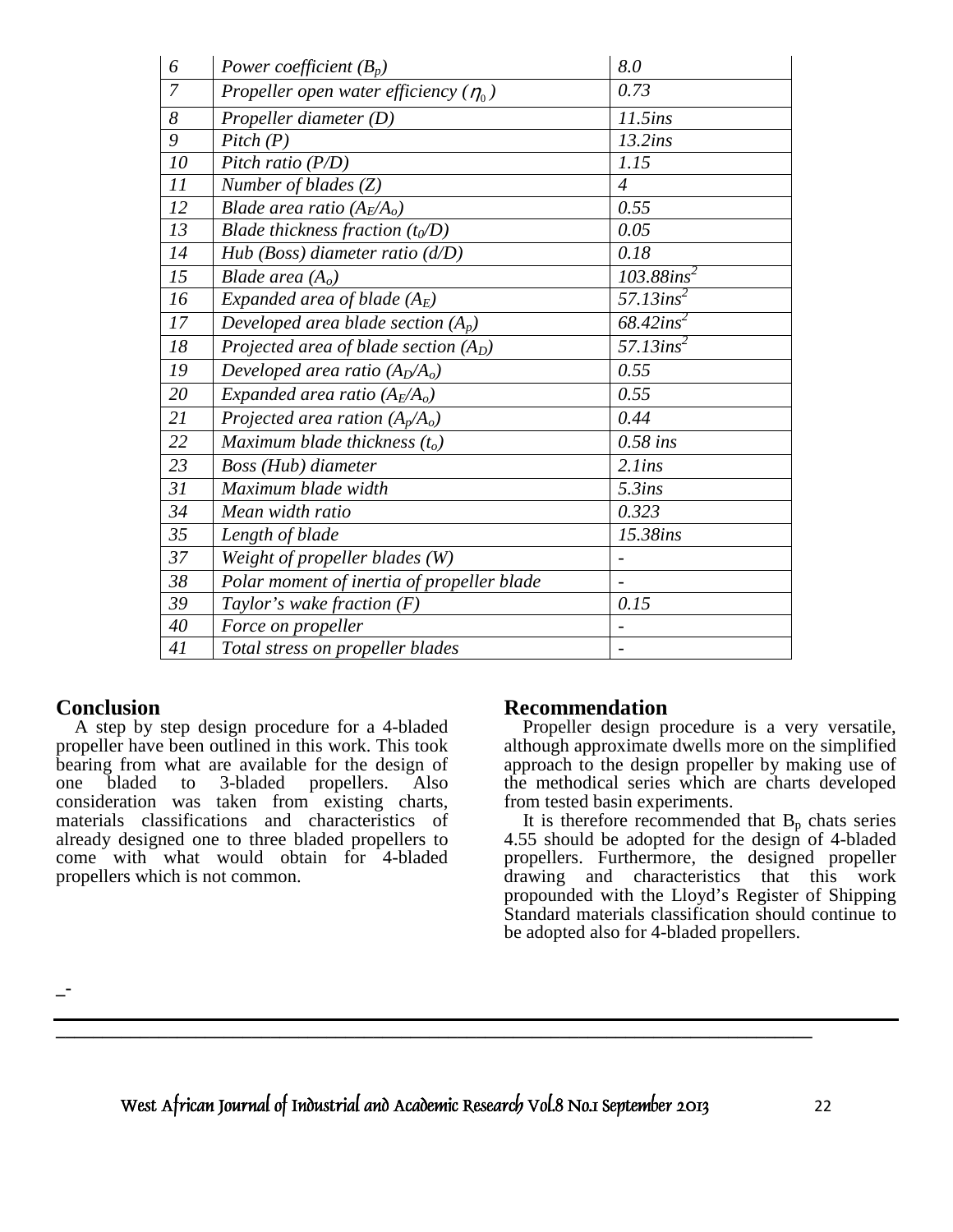# **References**

- [1] Wikipedia (2013), Propeller (Marine), en.wikipedia.org/wiki/propeller (marine).<br>[2] Chris Barry (2005), Propeller Selection for Boats and Small Ships, E Marine Tra
- [2] Chris Barry (2005), *Propeller Selection for Boats and Small Ships*, E Marine Training Prop Matching, the U.S. Coast Guard.
- [3] Breslin P. John and Anderson Poul, 1996 *Hydrodynamics of Ship Propellers*, Technology & Engineering, Cambridge University Press, p. 559<br>
[4] Techet A.H., (2004), 13.012 Hydrodynamics for Ocean B
- [4] Techet A.H., (2004), *13.012 Hydrodynamics for Ocean Engineers Reading*: Propellers Version 1.0, aht
- [5] Ejabefio, K.A (2010), *Design Analysis of a Propeller for a Container Ship*, Final Year Project, Department of Marine Engineering, Rivers State University of Science and Technology, Port Harcourt Nigeria.
- [6] Carica P.M, Castrol A.M and Stern F (2010), Self Propulsion Computations Using a Speed Controller and a Discretized Propeller With Dynamic Overset Grids, *Journal Of Marine Science and Technology*, 15(4), 316-330
- [7] *Serkan Ekinci,* (2011), A Practical Approach For Design of Marine Propellers with Systematic Propeller Series, *Znanost, Science, Brodogradnja – Shipbuilding* 2 Lipanj, June 2011, Članak, Paper 714
- [8] Schoenherr, K.E (1963), *Formulation of Propeller Blade Strength*, SNAME Spring Meeting, April 1963.
- [9] Charlton, J. S. (1994): The Design and Performance of Super Cavitating propellers.
- [10] Vladmir, K. J., Jiaying, S., Karl, H. H. (2009). *"CFD Investigation in Scale Effect on Propeller with Different Magnitude of Skew in Turbulent Flow*, First International Symposium on Marine Propulsors

# **APPENDIX A**

Standard Materials Classified by Lloyd's Register of Shipping.

.

| <b>MATERIA</b><br>LS                      | <b>S.T UNITS</b>                      |                  |                                 | <b>METRIC UNITS</b>                   |                  |                                           |
|-------------------------------------------|---------------------------------------|------------------|---------------------------------|---------------------------------------|------------------|-------------------------------------------|
|                                           | Specified Minimum<br>Tensile Strength | G<br>Den<br>sity | U<br>Allowable<br><b>Stress</b> | Specified Minimum<br>Tensile Strength | G<br>Densi<br>ty | $\mathbf U$<br>Allowable<br><b>Stress</b> |
| Gray cast iron<br>Spherical or<br>modular | 250                                   | 7.2              | 17.2                            | 25                                    | 7.2              | 17.5                                      |
| graphite cast iron                        | 400                                   | 7.3              | 20.6                            | 41                                    | 7.3              | 2.1                                       |
| log alloy steels                          | 400                                   | 7.9              | 20.6                            | 45                                    | 7.9              | 2.1                                       |
| carbon steels                             | 400                                   | 7.9              | 20.6                            | 41                                    | 7.9              | 2.1                                       |
| 13% chromium<br>stainless                 |                                       |                  |                                 |                                       |                  |                                           |
| steels                                    | 540                                   | 7.7              | 41                              | 55                                    | 7.7              | 42                                        |
| Chromium-<br>Nickel                       |                                       |                  |                                 |                                       |                  |                                           |
| authentic<br>stainless steel              | 540                                   | 7.6              | 41                              | 46                                    | 7.9              | 4.2                                       |